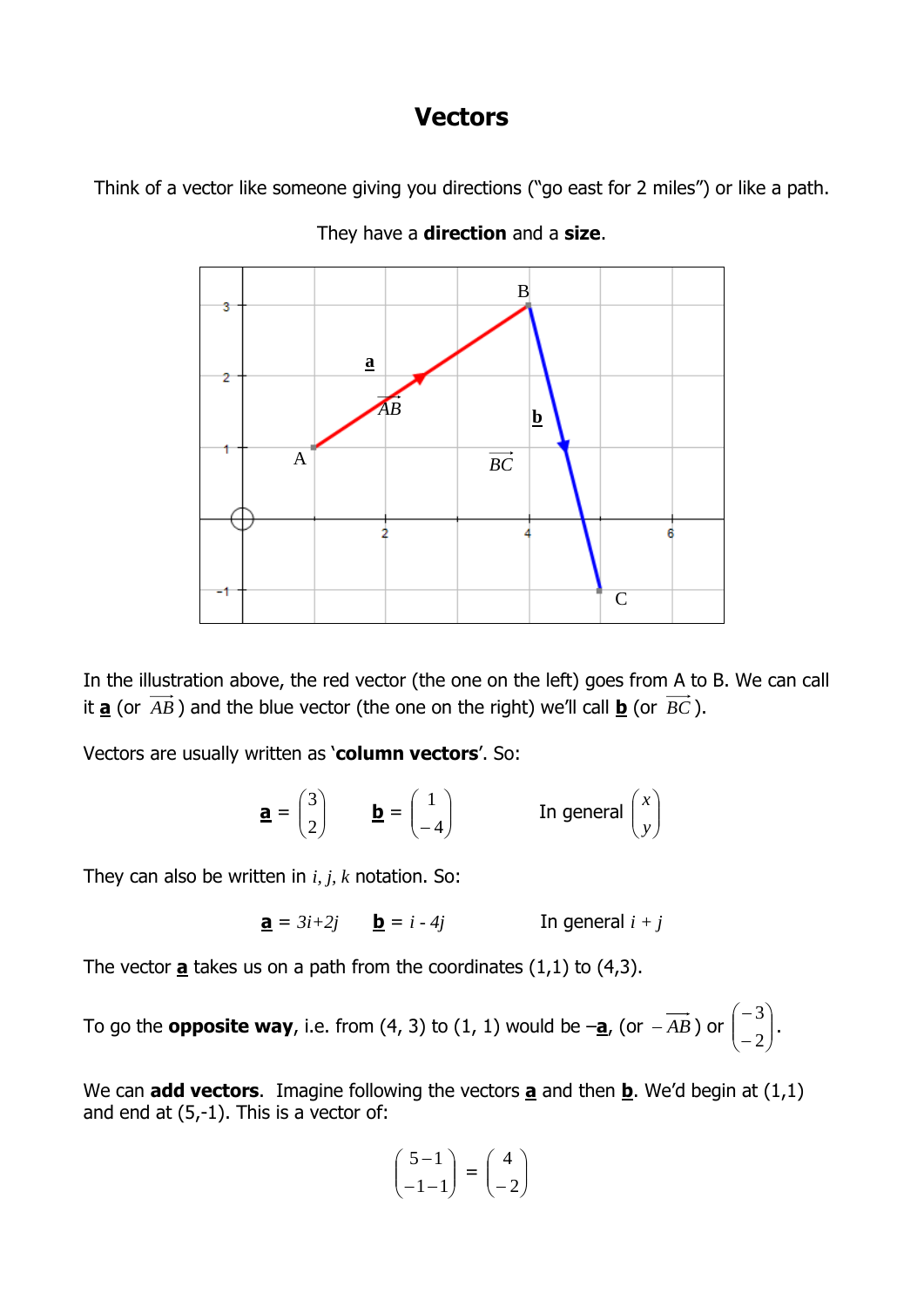We get the same result by adding the vectors:

$$
\underline{\mathbf{a}} + \underline{\mathbf{b}} \text{ (or } \overrightarrow{AB} + \overrightarrow{BC}) = \begin{pmatrix} 3 \\ 2 \end{pmatrix} + \begin{pmatrix} 1 \\ -4 \end{pmatrix} = \overrightarrow{AC} = \begin{pmatrix} 4 \\ -2 \end{pmatrix}
$$

The answer, *AC* , J  $\backslash$  $\overline{\phantom{a}}$ J ſ − 2  $\left( \frac{4}{\epsilon} \right)$ , we call the 'resultant vector'. It's the result of doing  $\underline{\mathbf{a}} + \underline{\mathbf{b}}$  (or  $\overrightarrow{AB}$ then *BC* ).

Furthermore, just like adding, it's probably obvious that  $\mathbf{a} + \mathbf{b} = \mathbf{b} + \mathbf{a}$ . They both end up at the same point even though they took different routes there:



This is not so with subtracting, but you already know that. (e.g.  $5 - 2 \neq 2 - 5$ )

We can **multiply a vector by a scalar**:

$$
2\underline{\mathbf{a}}\text{ (or }2\overrightarrow{AB})=2\begin{pmatrix}3\\2\end{pmatrix}=\begin{pmatrix}6\\4\end{pmatrix}
$$

Notice same direction, twice the size (hmm, size, see further down).

Obviously we can do combinations of these, such as:

$$
3\underline{\mathbf{a}} - 2\underline{\mathbf{b}} \text{ (or } 3 \overrightarrow{AB} - 2\overrightarrow{BC}) = 3\begin{pmatrix} 3 \\ 2 \end{pmatrix} - 2\begin{pmatrix} 1 \\ -4 \end{pmatrix} = \begin{pmatrix} 9 \\ 6 \end{pmatrix} - \begin{pmatrix} 2 \\ -8 \end{pmatrix} = \begin{pmatrix} 7 \\ 14 \end{pmatrix}
$$

Continues…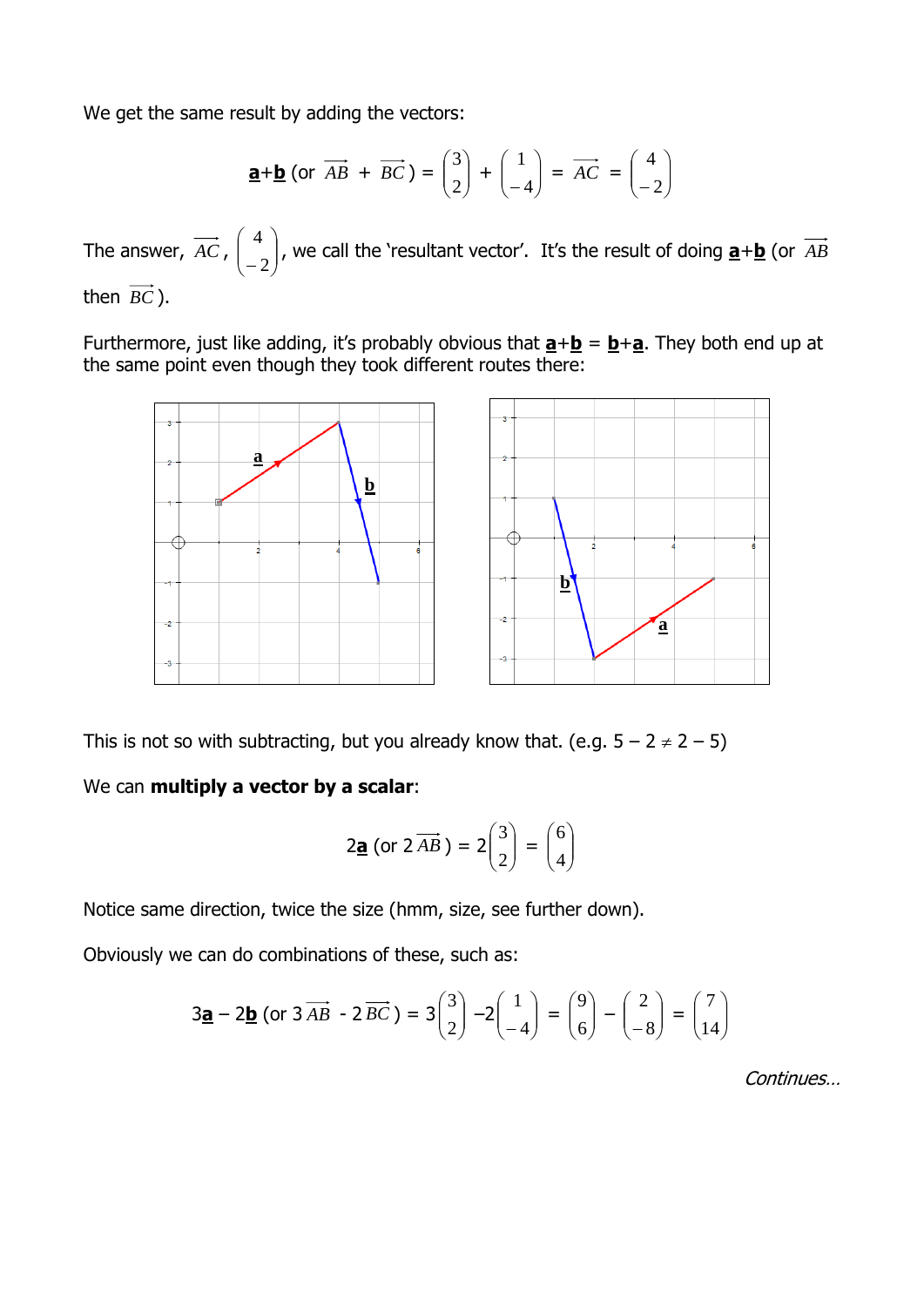#### **Parallel Vectors**

If two vectors are parallel then one is a multiple of the other. The following vectors are all parallel…

 $\binom{3}{2} \qquad \qquad \binom{6}{4} \qquad \qquad \binom{15}{10} \qquad \qquad \binom{-3}{-2} \qquad \qquad \binom{1.5}{1}$ 

**Magnitude of a Vector (i.e. Size of a Vector)** For 'magnitude', read 'size'.

If a vector was a path it may be nice to know how long the path is. Same with vectors, and using Pythagoras we can work this out. The size of **a**, called the 'modulus' of **a**, denoted by  $|\mathbf{a}|$ , is found by:

$$
|\mathbf{a}| = |\overrightarrow{AB}| = \sqrt{3^2 + 2^2} = \sqrt{13}
$$

Be careful, the size of  $\underline{\mathbf{a}} + \underline{\mathbf{b}}$  will be the size of  $|(\underline{\mathbf{a}} + \underline{\mathbf{b}})|$ , not  $|\underline{\mathbf{a}}| + |\underline{\mathbf{b}}|$ . I.e.:

$$
\left| \left( \underline{\mathbf{a}} + \underline{\mathbf{b}} \right) \right| = \begin{pmatrix} 3 \\ 2 \end{pmatrix} + \begin{pmatrix} 1 \\ -4 \end{pmatrix} = \begin{pmatrix} 4 \\ -2 \end{pmatrix} = \sqrt{4^2 + 2^2} = \sqrt{20} = \sqrt{4} \sqrt{5} = 2\sqrt{5}
$$

\*Using knowledge of surds.

The **midpoint of a vector** is halfway along it, i.e. half of it. E.g. the midpoint of **a** is:

$$
\frac{1}{2}\mathbf{a} = \frac{1}{2}\overrightarrow{AB} = \frac{1}{2}\begin{pmatrix}3\\2\end{pmatrix} = \begin{pmatrix}1.5\\1\end{pmatrix}
$$

Using this idea we can find the midpoint of  $\underline{a} + \underline{b}$ , or AC (see how this is handy now?):

$$
\frac{1}{2}\mathbf{a} + \frac{1}{2}\mathbf{b} = \frac{1}{2}\begin{pmatrix} 3\\2 \end{pmatrix} + \frac{1}{2}\begin{pmatrix} 1\\-4 \end{pmatrix} = \begin{pmatrix} 1.5\\1 \end{pmatrix} + \begin{pmatrix} 0.5\\-2 \end{pmatrix} = \begin{pmatrix} 2\\-1 \end{pmatrix}
$$

Or using *AC* :

$$
\frac{1}{2}\begin{pmatrix} 4\\-2 \end{pmatrix} = \begin{pmatrix} 2\\-1 \end{pmatrix}
$$

In pictures: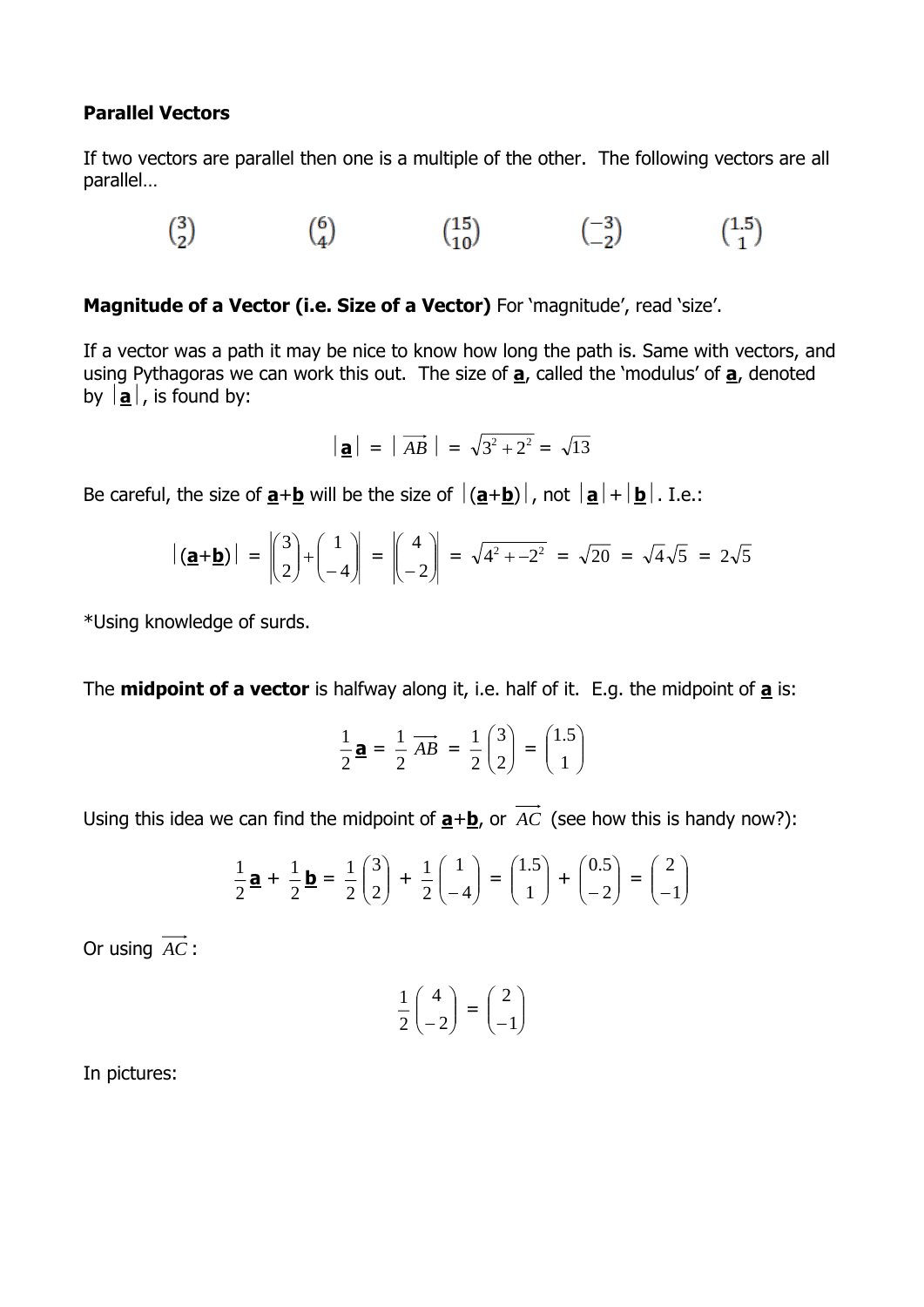

2 ſ  $\setminus$  $\frac{1}{2}$  **a**, the green vector is  $\frac{1}{2}$  $\frac{1}{2}$  **b**. The midpoint is  $\begin{pmatrix} 2 \ -1 \end{pmatrix}$ The purple vector is  $\frac{1}{2}$  $\overline{\phantom{a}}$ away from −1  $\overline{\mathcal{L}}$  $\bigg)$ ſ  $\backslash$  $\binom{2}{1}$  away from C, i.e. it's in the middle!). Be careful though. You'll see that  $(2\,1)$ −  $\overline{\phantom{a}}$ A (and J 1 J + does not represent the coordinates of the midpoint of *AC* . To find the coordinates of the  $\frac{1}{2}$ **a** +  $\frac{1}{2}$  $\frac{1}{\tau}$  <u>b</u> onto  $OA$ : midpoint of AC we need to add  $\frac{1}{2}$  $\binom{1}{1} + \binom{2}{-1} = \binom{3}{0}$ 

#### **Reducing to vectors in terms of a and b.**

If we consider vectors as paths, labelled as **a**, **b** etc, and we do calculations in terms of **a** and **b** then we don't actually need the coordinate grid.



The illustration above shows the midpoint of *AC* as in the previous example but without the grid. We can show that this is the midpoint by the calculation:

$$
\frac{1}{2}\overrightarrow{AB} + \frac{1}{2}\overrightarrow{BC} = \frac{1}{2}\overrightarrow{AC}
$$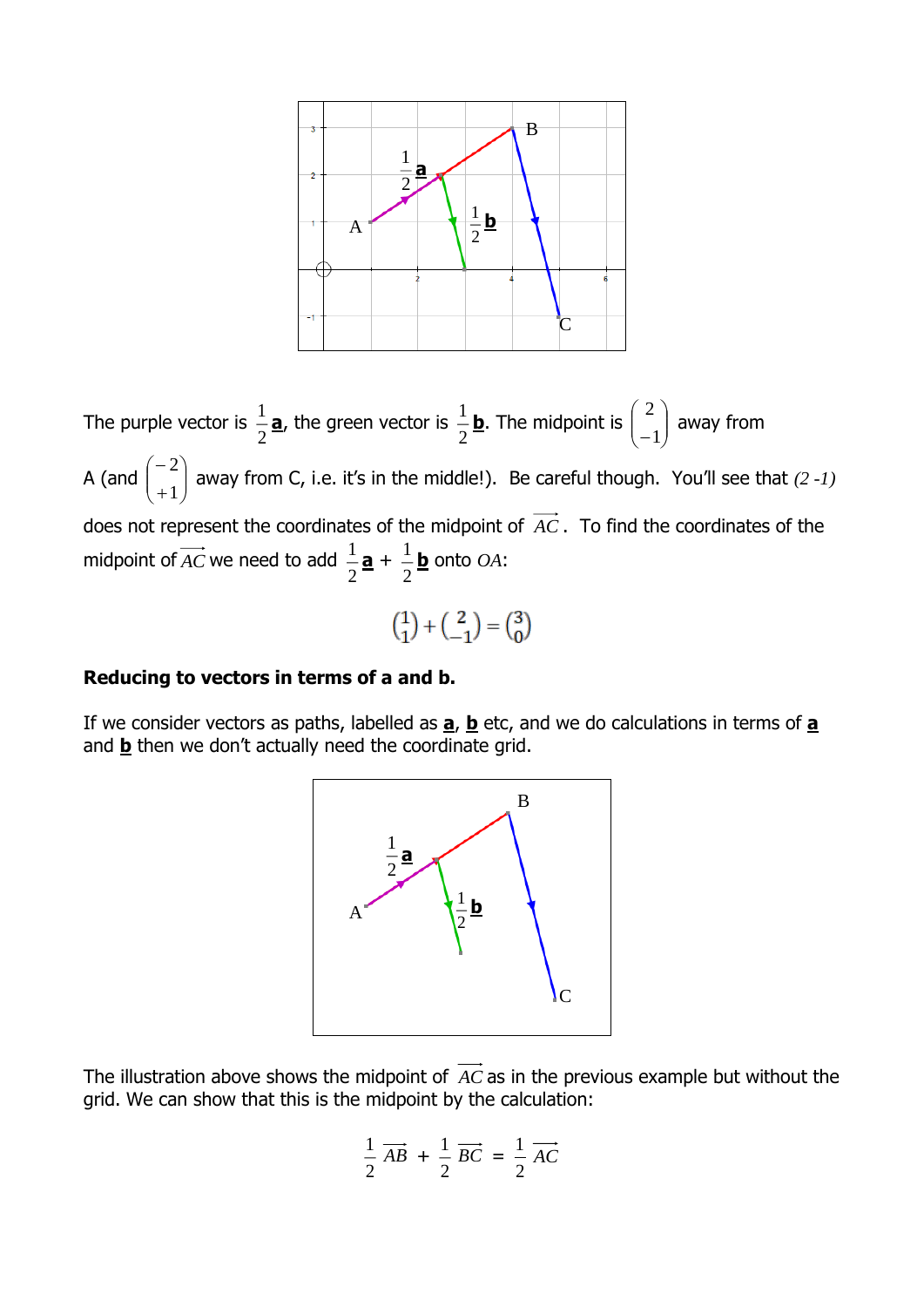**A new dimension**.We can extend our learning of vectors to include 3 dimensional vectors, such as:

$$
\mathbf{p} = \begin{pmatrix} 4 \\ -4 \\ 3 \end{pmatrix} \quad \mathbf{q} = \begin{pmatrix} 2 \\ 3 \\ 4 \end{pmatrix} \quad \text{In general } \begin{pmatrix} x \\ y \\ z \end{pmatrix} \text{ or } i + j + k
$$

We can add, subtract, multiply, find the midpoint etc of these vectors just as we did with the 2D ones.

$$
\mathbf{p} + \mathbf{g} = \begin{pmatrix} 4 \\ -4 \\ 3 \end{pmatrix} + \begin{pmatrix} 2 \\ 3 \\ 4 \end{pmatrix} = \begin{pmatrix} 6 \\ -1 \\ 7 \end{pmatrix}
$$
  
3 $\mathbf{p} - 2\mathbf{g} = 3 \begin{pmatrix} 4 \\ -4 \\ 3 \end{pmatrix} - 2 \begin{pmatrix} 2 \\ 3 \\ 4 \end{pmatrix} = \begin{pmatrix} 12 \\ -12 \\ 9 \end{pmatrix} - \begin{pmatrix} 4 \\ 6 \\ 8 \end{pmatrix} = \begin{pmatrix} 8 \\ -18 \\ 17 \end{pmatrix}$   
Midpoint of  $\mathbf{p} + \mathbf{g} = \frac{1}{2} (\mathbf{p} + \mathbf{g}) = \frac{1}{2} \begin{pmatrix} 6 \\ -1 \\ 7 \end{pmatrix} = \begin{pmatrix} 3 \\ -0.5 \\ 3.5 \end{pmatrix}$ 

3D vectors are helpful because they still operate in the same way as 2D vectors whilst illustrations of them become difficult to understand. The 3 images below show the same vectors, **p** and **q**, from different points of view:



2D representations of 3D concepts do not work well!

Graphing software, such as Autograph (used here), illustrate 3D vectors well as the POV can be moved, rotated and zoomed to provide a better idea of what's happening. They can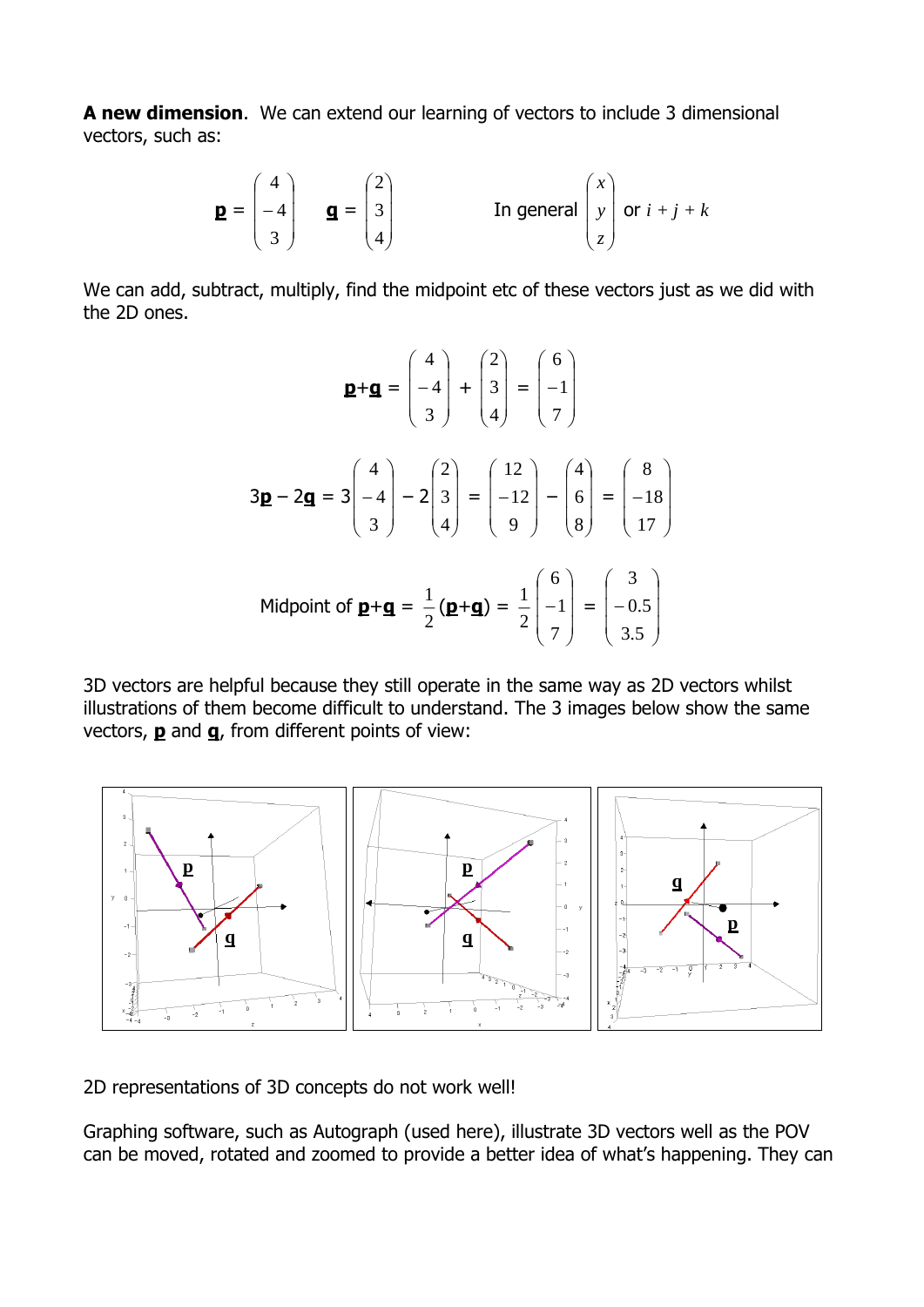also be fun to play with, although not so much as a Nintendo Wii! (Hmm, computer games, very much based on vectors themselves).

That's it, for GCSE, hurrah!

Or for A level see the next page…